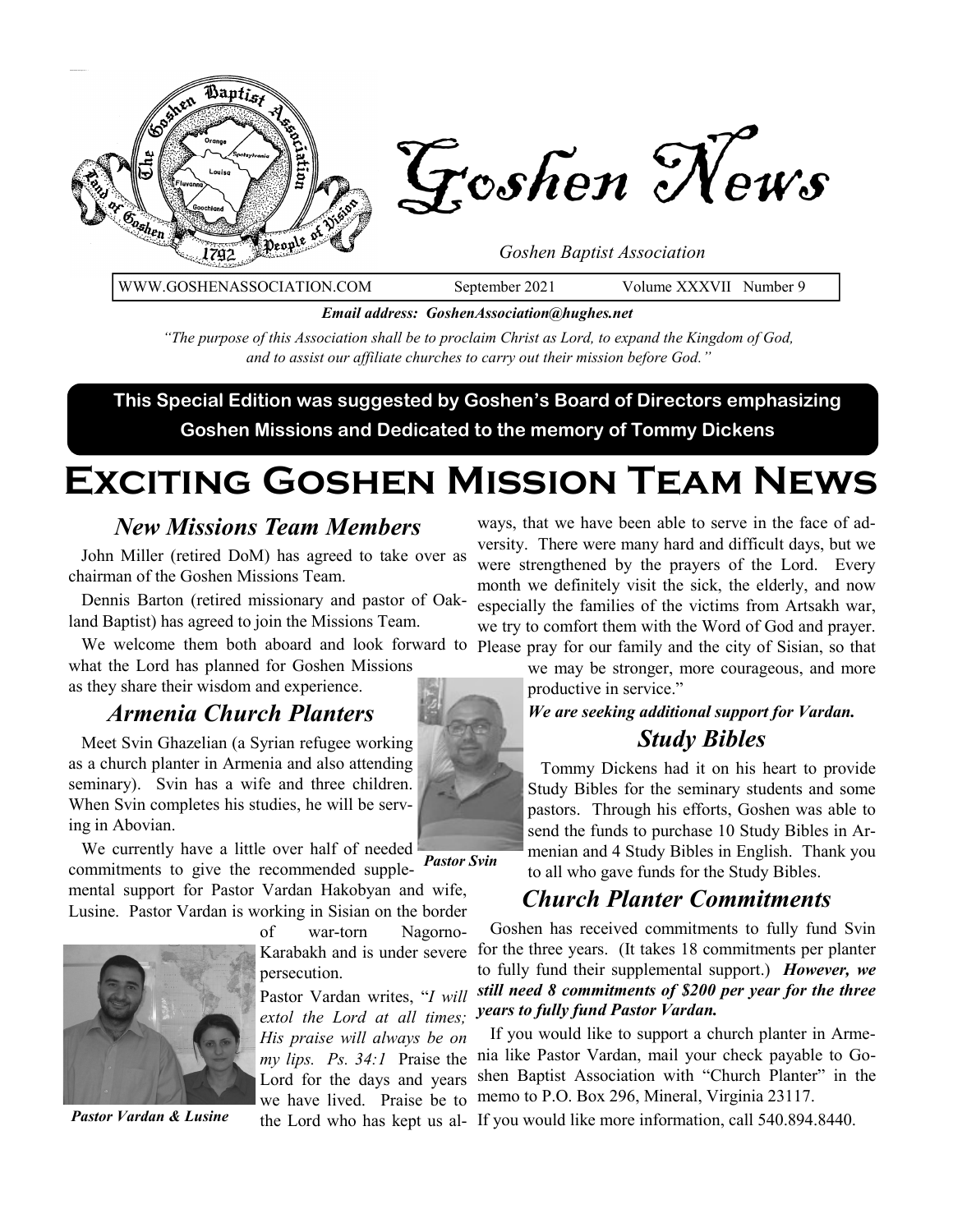## **Medical Mission Opportunity**

*Attention Medical Persons:* Medical mission teams are being formed now to work in Kenya March 4-13, 2022 organized by the WMU of Virginia. (For general medical, dental, eye care, physical therapy, labs & pharmacy.) Contact Laura Davis at Idavis@wmuv.org for more information.

## **Mission Opportunities**

*Project for September:* **Little Dresses for Africa -** collect cute cotton pillowcases, flannel, 100% cotton material, girls size 14-18 & ladies sm-med cotton briefs, or donate funds to purchase materials in bulk. *(For Mission Stitchers)*

*RuraLove 540.894.8440, 587 Mica Road, Mineral,* is a ministry of Goshen Association to local families in crisis. Churches are needed to *follow up* with families in crisis to build a relationship with the goal of meeting spiritual needs.

The Thrift Store is open year-round on Wednesdays 8 a.m.- 12:30 p.m. and the first Saturday of the month April-Nov.

*RuraLove always needs:* Chest of drawers, refrigerators, electric stoves, washers/dryers, twin & full mattresses, good vehicles.

*RuraLove accepts* a wide variety of items. Smaller donations may be left in the green wooden donation shed anytime. Please call ahead for larger donations. Volunteers may also be **scheduled** to pick up **LARGE** items on a Wed. morning.

*RuraLove does not accept* old style TVs, lg. entertainment centers, sleeper sofas, office desks, appliances which have issues. Also, no torn, damaged, moldy, or dirty items. If you have pets, RuraLove cannot accept upholstered items or mattresses due to allergies. *All items are to be nice enough to give in Jesus' name.* 

*Hope for Appalachia* http://hfavateam.com  $\sim$  make "Hope Boxes" for students age 4-18 to be given out with salvation message at schools in Kentucky. See website for info.

*Hope House 540.371.0831* Battered women's shelter for abused women and their children, 902 Lafayette Blvd., Fredericksburg

*Shelter for HELP in Emergency 434.963.4676*  Working to end domestic violence. Charlottesville

*Paul Stefan Home (Pro-Life Maternity Housing & Educational Center) www.paulstefanhome.org* ~ Orange

### *2020-2021 Annual Budget Report*

| GMO Receipts as of 8-15-21 | \$13,910.00  |
|----------------------------|--------------|
| <b>Budget</b>              | $-22,064.00$ |
| Received Oct-June          | 95,094.00    |
| Received June              | 9,378.00     |
| Monthly Needs              | 13,062.00    |
| Budget for 2020-2021       | 156,742.00   |

# Church News

**Craigs** will host their 254th Homecoming Sun, Sept 12 at 9:30 a.m. Theme: *"Old Fashioned Homecoming: Keep Telling the Old, Old Story."* Special music: Alex Smith & Friends and a Gospel choir. The message: The Story Past—Pastor John Swain; The Story Present—Pastor Brent Vickery; and The Story Future—Pastor Dane Gressett. A shared covered dish luncheon follows service.

**Louisa** welcomes 10 new members.

**Mechanicsville** welcomes a new member by baptism. Also celebrating 193rd Homecoming Oct. 3. Dr. Roy Thomas is interim. Please pray for Pastor Search process. Www.mechbaptist.com

**Mineral** VBS reports 70 kids and 30 volunteers with nearly \$4,000 collected for Hope for Appalachia Kindergarten Bags. Volunteers packed 262 bags with supplies which was abundantly more than they imagined! Ephesians 3:20-21 www.mineralbaptistchurch.org

**Wallers** welcomes a new member in August. The Community Blessing Box is a hit with many thanks from the community. A free outdoor movie night will be held in Sept. The Apple Butter Fall Festival will be in November. See www.wallersbaptist.com

### *Mission Stitchers*

*All are invited on Sat, September 18, 9 a.m.-2 p.m.* 

Bring a lunch or about \$10 for lunch. Bring your machine and tools or fabric scissors to cut out the patterns. For more information on this ministry contact Terry Graham, 540.661.6268 or email mrsjrg@aol.com.



## RuraLove **Ministry** Update

*RuraLove is open to the public to purchase clothing and yard sale items. In the past month (through your contributions and donations to RuraLove) you have helped local families in crisis by providing:*

- 2 Families with financial needs **(\$1,319.00)** (Rent, Mortgage, Utilities)
- 3 Families with a household need
- 2 Families with a medical equipment loan

#### *In the past month the RuraLove Thrift Store sales have:* Served 282 families with clothing

Served 747 families with household items

Total sales from the Thrift Store for clothing and other donated yard sale items for the month: **\$6,540.00** 

*One hundred percent of all sales and donations go to local families in crisis. Before bringing larger donations, please call: 540.894.8440.*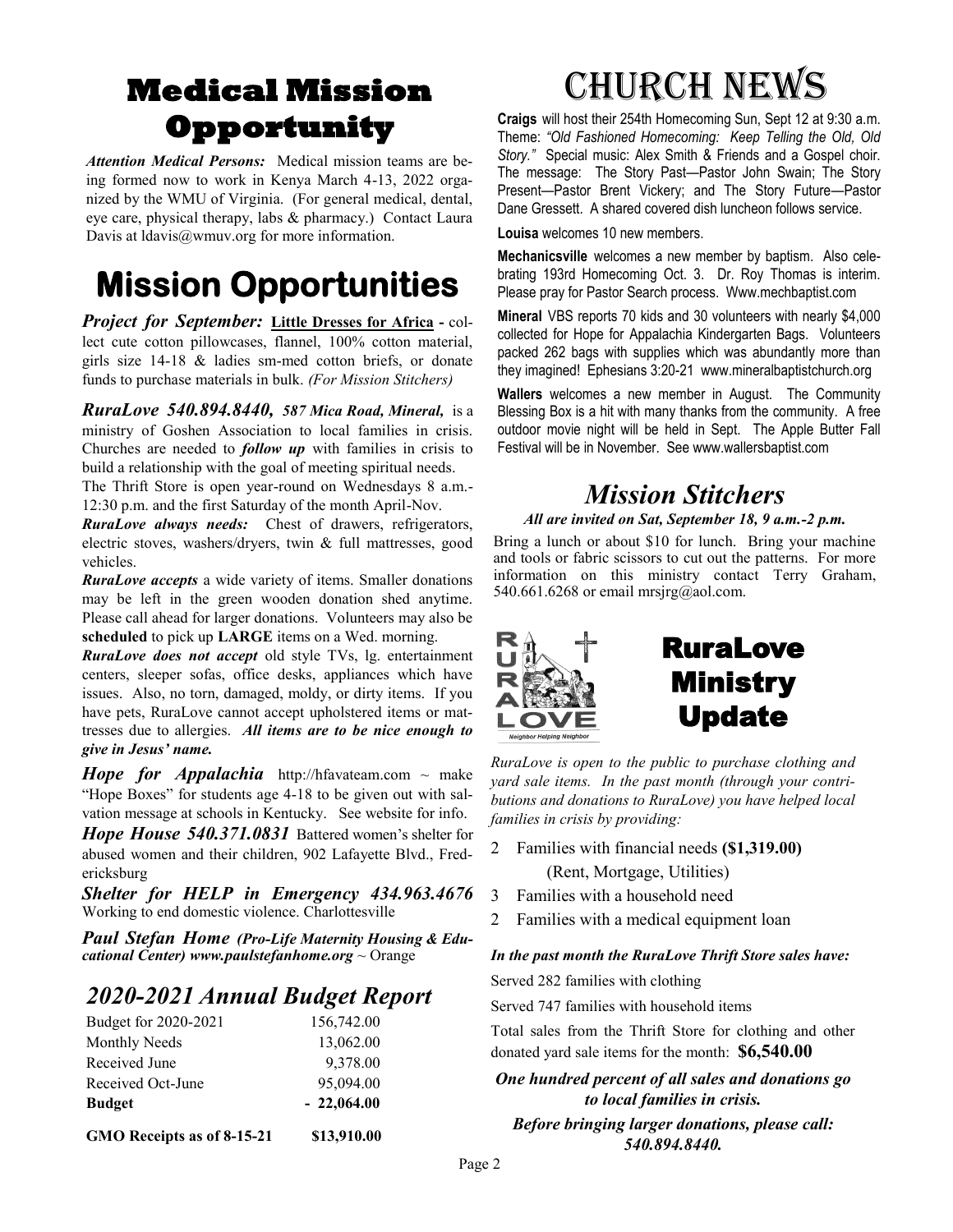## **Goshen leader leaves legacy for Mission Work** *Henry Thomas "Tommy" Dickens Sr.*

 Tommy Dickens, 87, met his Lord and Savior face to face on room and space center; and so much Monday, August 9, 2021. Tommy was born in a log cabin as more. the sixth of seven children on a farm in Sterling, Virginia to the late Benjamin Franklin and Ocie Bolt Dickens.

 Tommy is survived by his spoiled and cherished wife of 62 1970s as Youth Director; Brotheryears, Joy (Goshen's Ministry Assistant), and five children: hood Director; Evangelism Coordi-Dr. Ricky Thomas Dickens (Sharon) of Radford; Henry T. Dickens Jr. of Mineral; Teal Ann Dickens Johnson (Barry) of Louisa; Tammy Annette Dickens Wood (Wes) of Mineral; and Angela "Angel" Ann Dickens DeBeer (Josh) of Charlottesville. Tommy also had eight grandchildren, one great grandson, many nieces and nephews, a special sister-in-law Jean Stokes of Spotsylvania, a brother-in-law Bill Cowherd (Mary Agnes) of Florida; and brother-in-law Dr. Ossie Ganley of North Carolina. He also left behind his beloved dog Roxie.

 He was drafted into the US Army and served from 1953-1955 and then six years in the Reserves. After the service, Tommy became an electrician in Northern Virginia and worked his way up to vice president of Marvin C. Cowherd Electric; then president of Quality Electric. After moving full-time to Louisa County, he was appointed as the Louisa County Administrator. While serving he completed the purchase of the land for the Northeast Creek Reservoir; was responsible for acquiring a \$70,000 grant for Louisa County to build a new landfill (which he completed under budget and the county is still using today); and won the award for top county in Virginia in a "Keep America Beautiful" campaign in 1975.

 Tommy also became the very first Louisa County Building Inspector although he was most known for working 25 years for Louisa County Public Schools – first as a teacher of Electricity in the Vocational Department of the high school and then serving another 21 years in the Maintenance Department. Following his retirement from the school system, Tommy worked another eight years manning the county's recycling centers before retiring fully just before his  $86<sup>th</sup>$  birthday.

 Tommy gave his life to Jesus in 1964 and has served various positions in local churches including choir member, teacher, deacon, leading a film ministry, and being on the Board of Directors of a radio broadcast ministry, and more.

 In 1980, Tommy went on his very first volunteer Mission Trip and it became his passion. He went on at least one mission trip every year and some years went on two or three as the Lord led. He noted that the Lord always provided for his Mission Trips and he never had to borrow money to go. Tommy went on a total of 34 foreign Mission Trips and at least four in the state of Virginia as well as using his electrical and carpentry skills in many local churches which were remodeling or adding on. During the foreign Mission Trips, Tommy built hospitals, clinics, and churches all over the world; given his testimony and handed out Bibles in many different languages/countries in the streets, schools, prisons, hospitals, even in a Russian court-

 Tommy has served Goshen Baptist Association faithfully since the

nator; Maintenance Man; Partnership Missions Coordinator (where he organized and held informational Partnership Mission Dinners, recruited volunteers, planned and organized hundreds of teams); and so much more.

 Tommy used his skills to work on, recruit and oversee the construction of the current Goshen Ministry Center.

 He also was a founding volunteer of the RuraLove Ministry. As the ministry grew out of the rented warehouse in the late 1990s, he had a vision and fundraised, planned, organized and oversaw the building of the RuraLove warehouse on the property of Goshen Ministry Center which was debt free upon completion. Donating thousands of hours planning in addition to his manual labor until the dream was realized.

 Tommy also served on Goshen's New Works Committee and helped start Goshen's Latino Ministry where he served faithfully for many years. Tommy drove the pastor and volunteers around every Saturday morning for visitation of Latino families and then returned that evening to pick up and take home anyone who needed a ride. He also planned and organized dozens of Fiestas that the families enjoyed very much. Tommy enjoyed making a crock pot of soup or beans for the Latinos to enjoy after services before taking them home.

 Other projects close to his heart, Tommy volunteered with Goshen's Disaster Relief program through Virginia Baptists and felt led that Goshen should have her own equipment for Disaster Relief. So, he fundraised and purchased Goshen's Disaster Relief Trailer and equipment for "Mud Outs" and then Goshen's Construction Trailer, tools, and tool shed to go out for Disaster Relief projects and more.

 Most recently, Tommy served as the Chairman of the Goshen Missions Team since Goshen's structure re-organized. Even in the hospital during his last two weeks, Tommy was praying and making plans for Goshen Mission work and sharing with all who would listen.

 In lieu of flowers, the family asks that you make a donation to Tommy's passion – church planting mission work. You may make a donation by sending a check payable to: Goshen Baptist Association with "church planters" in the memo and send to Goshen Baptist Association, P.O. Box 296, Mineral, Virginia 23117.

 A Celebration of Life service will be held at Louisa Baptist Church on Sunday, September 26. Visitation with the family begins at 2 p.m. with a service held at 3 p.m. A meal will follow the service (bring a side dish and/or dessert to share).